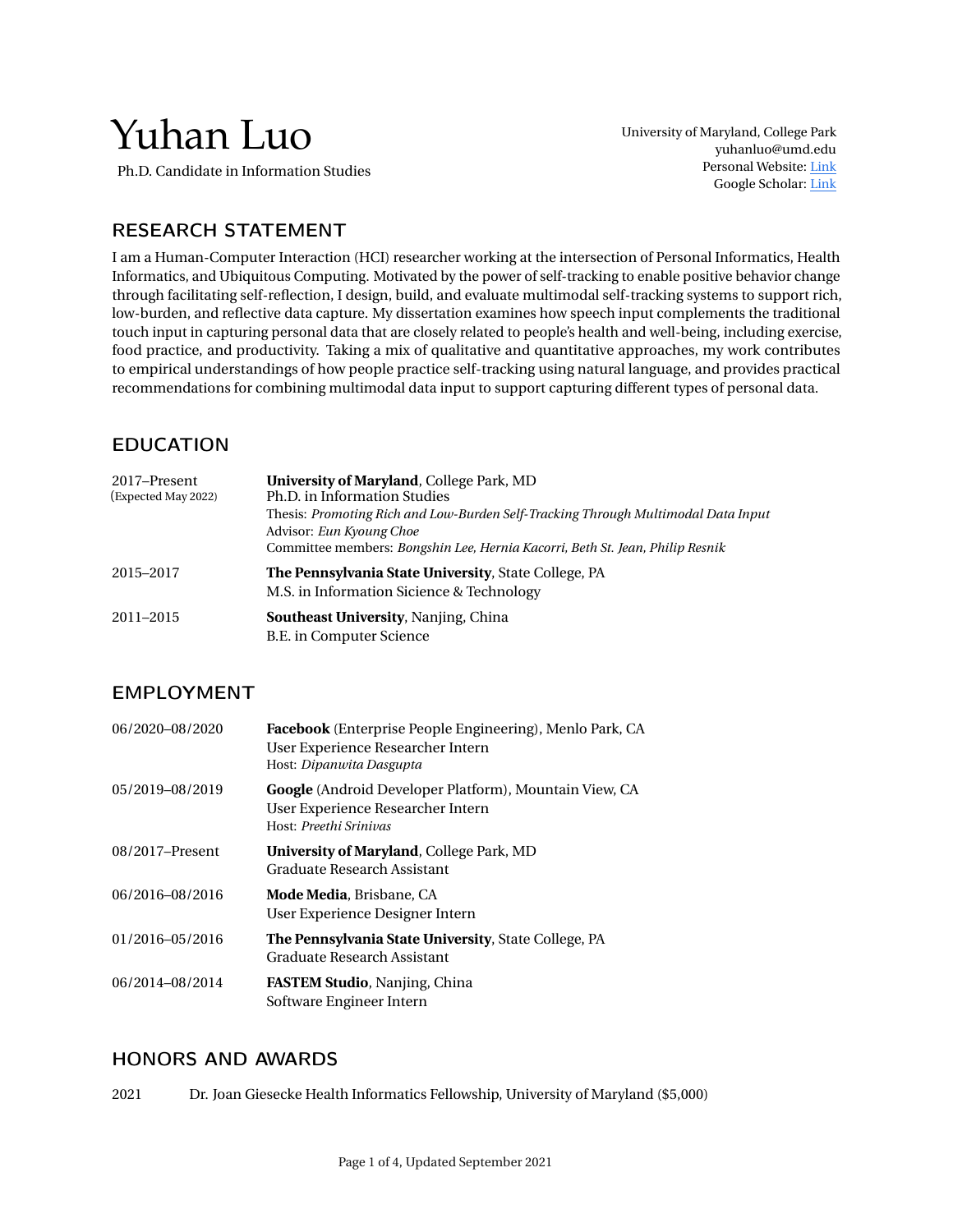iSchool Research Improvement Grants (RIGs), University of Maryland (\$1,400) Outstanding Gradaute Assistant Award (top 2%), University of Maryland Dean's Award for iSchool Doctoral Student Paper [c4], University of Maryland HCIL Conference Travel Award, University of Maryland (\$700) Jacob K. Goldhaber Travel Grant, University of Maryland (\$600) iSchool Research Improvement Grants (RIGs), University of Maryland (\$1,086) Selected Attendee in Health Data Exploration (HDE) Summer Institute, San Diego, CA Outstanding Award in Literary and Artistic Activities, Southeast University Best Student Debater in the College of Computer Science, Southeast University

## PUBLICATIONS

*\* denotes equal contribution.*

## Conference Proceedings (Rigorously Peer Reviewed)

- c6 Luo, Y., Kim, Y-H., Lee, B., Hassan, N., Choe, E.K. (2021). **FoodScrap: Promoting Rich Data Capture and Reflective Food Journaling Through Speech Input.** *Proceedings of the ACM Conference on Designing Interactive Systems (DIS '21).* [Acceptance rate: 26.8%]
- c5 Luo, Y., Lee, B., Choe, E.K. (2020). **TandemTrack: Shaping Consistent Exercise Experience by Complementing a Mobile App with a Smart Speaker.** *Proceedings of the ACM Conference on Human Factors in Computing Systems (CHI '20).* [Acceptance rate: 24.3%]
- c4 Luo, Y., Liu, P., Choe, E.K. (2019). **Co-Designing Food Trackers with Dietitians: Identifying Design Opportunities for Food Tracker Customization.** *Proceedings of the ACM Conference on Human Factors in Computing Systems (CHI '19).* [Acceptance rate: 23.8%]
- c3 Blair, J.,\* Luo, Y.,\* Ma, N.F., Lee, S.Y., Choe, E.K. (2018). **OneNote Meal: A Photo-Based Diary Study for Reflective Meal Tracking.** *Proceedings of the American Medical Informatics Association (AMIA '18).*
- c2 Luo, Y., Lee, B., Wohn, D. Y., Rebar, A. L., Conroy, D. E., Choe, E.K. (2018). **Time for Break: Understanding Information Workers' Sedentary Behavior Through a Break Prompting System.** *Proceedings of the ACM Conference on Human Factors in Computing Systems (CHI '18).* [Acceptance rate: 25.7%]
- c1 Zhu, H., Luo, Y., Choe, E.K. (2017). **Making Space for the Quality Care: Opportunities for Technology in Cognitive Behavioral Therapy for Insomnia.** *Proceedings of the ACM Conference on Human Factors in Computing Systems (CHI '17).* [Acceptance rate: 25.0%]

### Journal Articles (Rigorously Peer Reviewed)

- j3 Mascheroni, A., Choe, E.K., Luo, Y., Marazza, M., Ferlito C., Caverzasio, S., Mezzanotte, F., Kaelin-Lang, A., Faraci F., Puiatti, A., Ratti, PL. (2021). **The SleepFit Tablet Application for Home-based Clinical Data Collection in Parkinson's Disease: User-centric Development and Usability Study.** *JMIR mHealth and uHealth (JMU)*. [Impact Factor: 4.31 / 5-Year Impact Factor: 5.32]
- j2 Luo, Y., Oh, CY., Jean, B.S., Choe, E.K. (2020). **Interrelationships Between Patients' Data Tracking Practices, Data Sharing Practices, and Health Literacy: Onsite Survey Study.** *Journal of Medical Internet Research (JMIR)*. [Impact Factor: 5.03 / 5-Year Impact Factor: 6.00]
- j1 Ratti, PL., Faraci F., Hackethal S., Mascheroni A., Ferlito C., Caverzasio S., Amato N., Choe E.K., Luo, Y., Nunes-Ferreira P.E., Galati S., Puiatti A., Kaelin-Lang, A. (2019). **A New Prospective, Home-Based Monitoring of Motor Symptoms in Parkinson's Disease.** *Journal of Parkinson's Disease (JPD)*. [Impact Factor: 3.70 / 5-Year Impact Factor: 3.82]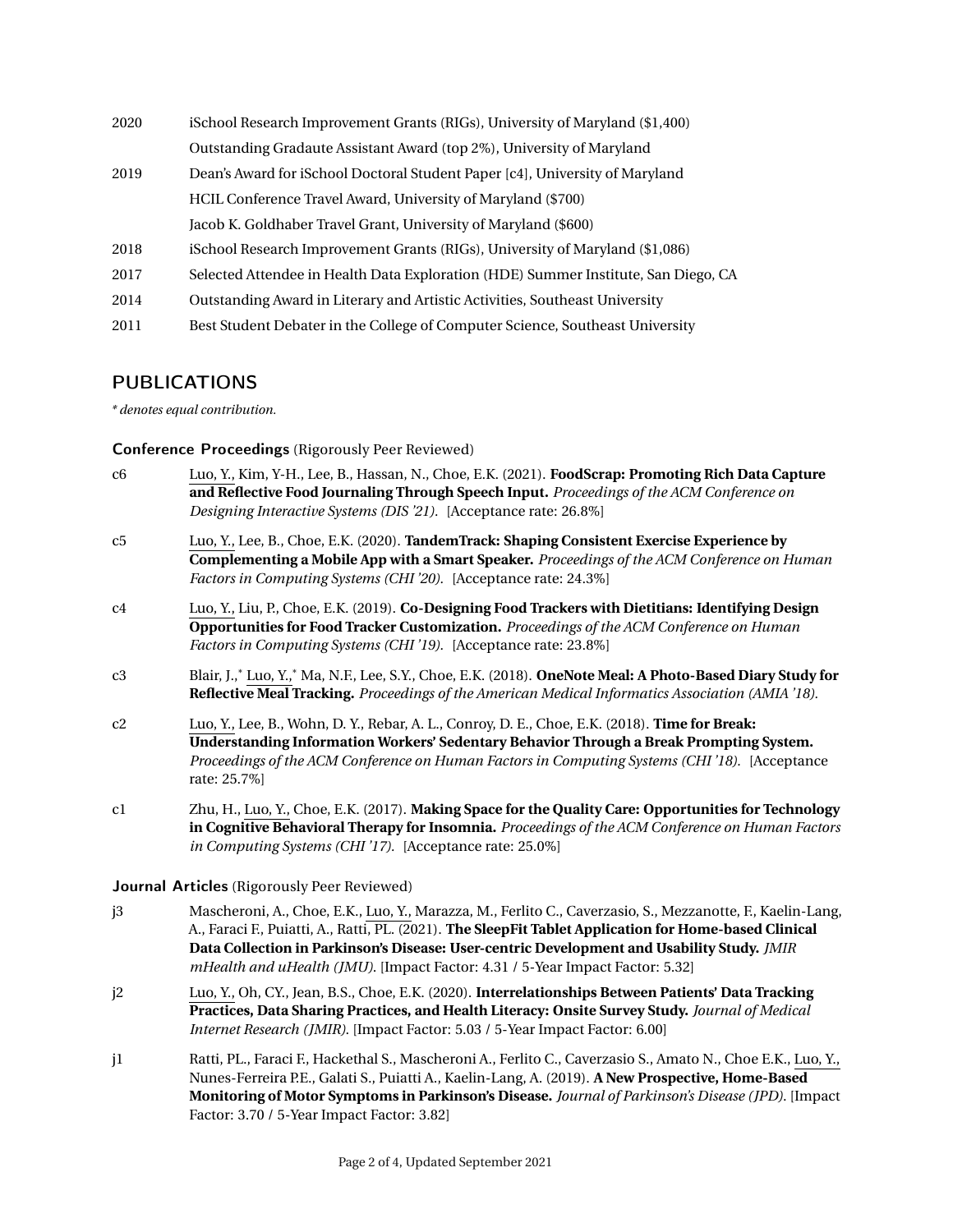#### Doctoral Colloquium Papers (Refereed)

d1 Luo, Y. (2021). **Designing Multimodal Self-Tracking Technologies to Promote Data Capture and Self-Reflection.** *ACM Conference on Designing Interactive Systems (DIS '21) Doctoral Consortium*.

# CREATIVE COMPUTING SYSTEMS

- cs2 **TandemTrack**. A multimodal system consisting of an Android app and an Alexa skill on Amazon Echo devices to support in-home exercise tracking [c5]. Contributors: Luo Y., Lee B., Choe, EK., Smolyak, D.
- cs1 **Time for Break**. A desktop-based application (Windows) that prompts knowledge workers to take regular standing breaks [c2]. Contributors: Luo Y., Lee B., Conroy D.E., Choe, EK.

# TEACHING EXPERIENCE

## University of Maryland

INST 408D Special Topic: Designing Patient-Centered Technologies Undergraduate level; Elective; 3 credits; 23 enrollment

- Spring 2021 Instructor of Record
	- Responsibilities: designing course materials, giving lectures, moderating seminar discussions, supervising students' group projects on prototype development and report writing

INST 408D Special Topic: Designing Patient-Centered Technologies

Undergraduate level; Elective; 3 credits; worked with *Prof. Eun Kyoung Choe*

• Spring 2020 Graduate Teaching Assistant

## The Pennsylvania State University

SRA 468 Visual Analytics

Undergraduate level; Elective; 3 credits; worked with *Prof. Guorui Cai*

• Spring 2017 Graduate Teaching Assistant

IST 454 Cyber Forensics

Undergraduate level; Elective; 3 credits; worked with *Prof. Chao-Hsien Chu*

- Fall 2016 Graduate Teaching Assistant
- Fall 2015 Graduate Teaching Assistant

## STUDENT MENTORSHIP

| Spring 2021 | <b>Abhinav Reddy Vedmala</b> (Undergraduate Student, UMD Computer Science)<br>Implementing a multimodal self-tracking app to support speech and touch input. |
|-------------|--------------------------------------------------------------------------------------------------------------------------------------------------------------|
| Spring 2019 | <b>Lily Huang</b> (Undergraduate Student, UMD iSchool)<br>Reviewing study protocols and pilot testing for a research study on multimodal exercise tracking.  |
| Summer 2018 | <b>Peivi Li</b> (Master Student, UMD iSchool)<br>Conducting co-design sessions with registered dietitians and data analysis, co-authored [c4].               |

## **SERVICE**

### Program Committee

CHI Late-Breaking Work Associate Chair (2019)